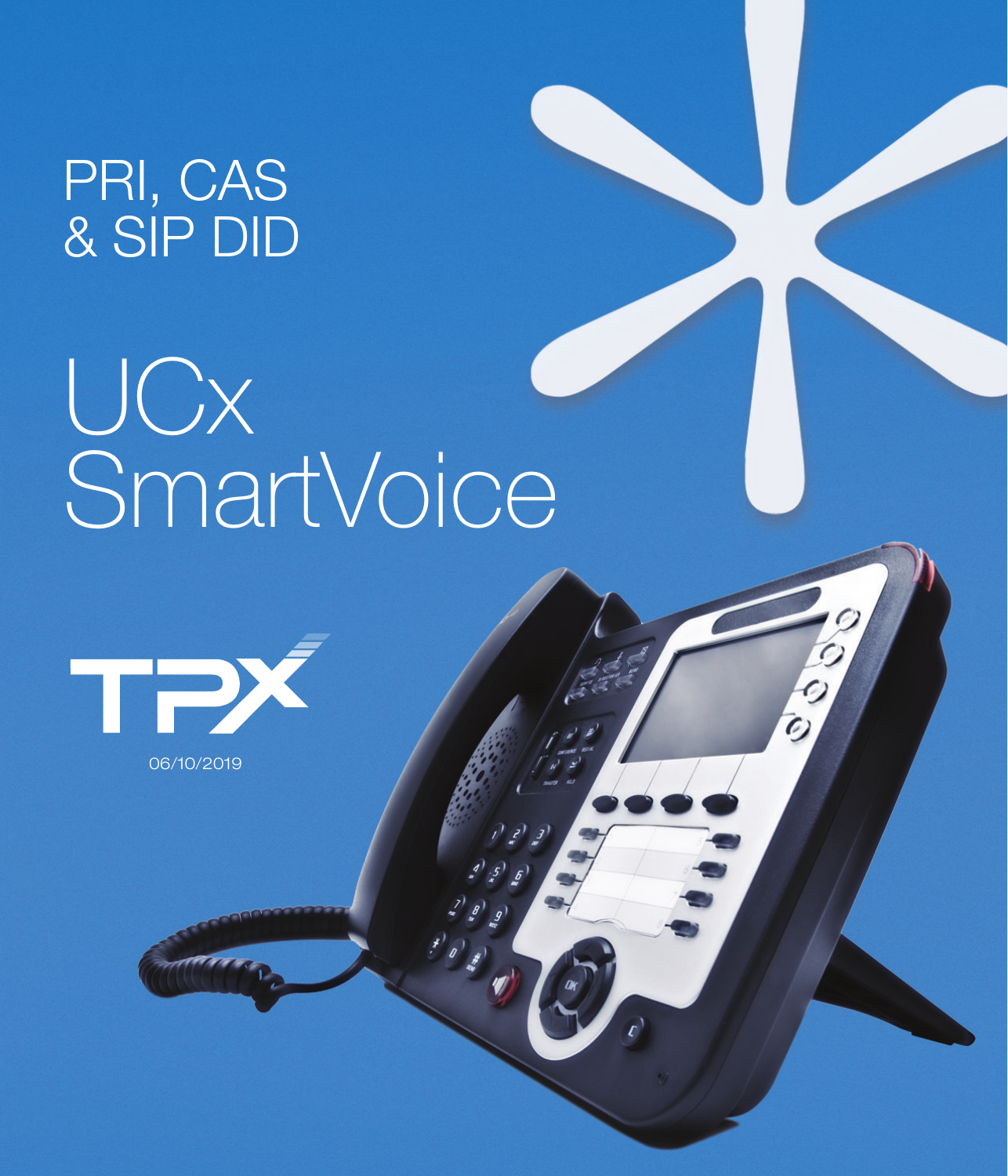## CODE FUNCTION DESCRIPTION REAL PG FEATURE Quick Reference

| Activate   | Feature Access Code Calls                     | Deactivate |
|------------|-----------------------------------------------|------------|
| $\star$ 72 | Call Forwarding (Always)                      | $\star$ 73 |
| $\star$ 90 | Call Forwarding Busy                          | $*91$      |
| $\star$ 92 | Call Forward No Answer                        | $\star$ 93 |
| $\star$ 94 | Call Forwarding Not Reachable                 | $\star$ 95 |
| $\star$ 67 | Calling Line ID Delivery Blocking<br>Per Call |            |
| $\star$ 65 | Calling Line ID Delivery Per Call             |            |
|            | Voicemail Features                            |            |
| $*21$      | Call Forwarding Always to Voicemail           | #21        |
| $\star$ 40 | Call Forwarding Busy to Voicemail             | #40        |
| $*41$      | Call Forwarding No Answer to<br>Voicemail     | #41        |
| $\star$ 55 | Direct Voice Mail Transfer                    |            |
| $\star$ 62 | Voice Portal Access                           |            |

Note: The customer's PBX must be able to send the  $\star$  and a feature access code along with the call. The PBX must also be able to outpulse the specific DID number with the call and not be limited to outpulsing the BTN only.

UCx SmartVoice DID Features must be purchased and assigned to your account before they will be available for use with your service. Please contact Customer Care at 877-487-8722 for any questions or to order additional features.

# Contents

- 3 Call Forwarding (Always)
- 3 Call Forwarding Busy
- 3 Call Forward No Answer
- 4 Call Forwarding Not Reachable
- 4 Calling Line ID Delivery Blocking Per Call
- 4 Calling Line ID Delivery Per Call
- 5 Voice Portal
- 5 Remote Access to Call **Forwarding**
- 7 Call Forwarding Always to Voicemail
- 7 Call Forwarding Busy to Voicemail
- 8 Call Forwarding No Answer to Voicemail
- 8 Direct Voice Mail Transfer
- 9 Voice Portal Access
- $10<sup>-1</sup>$ Reply to Message Table
- 10 Forward Message Table
- 11 Compose Message Table
- 11 Leaving Messages for Other Users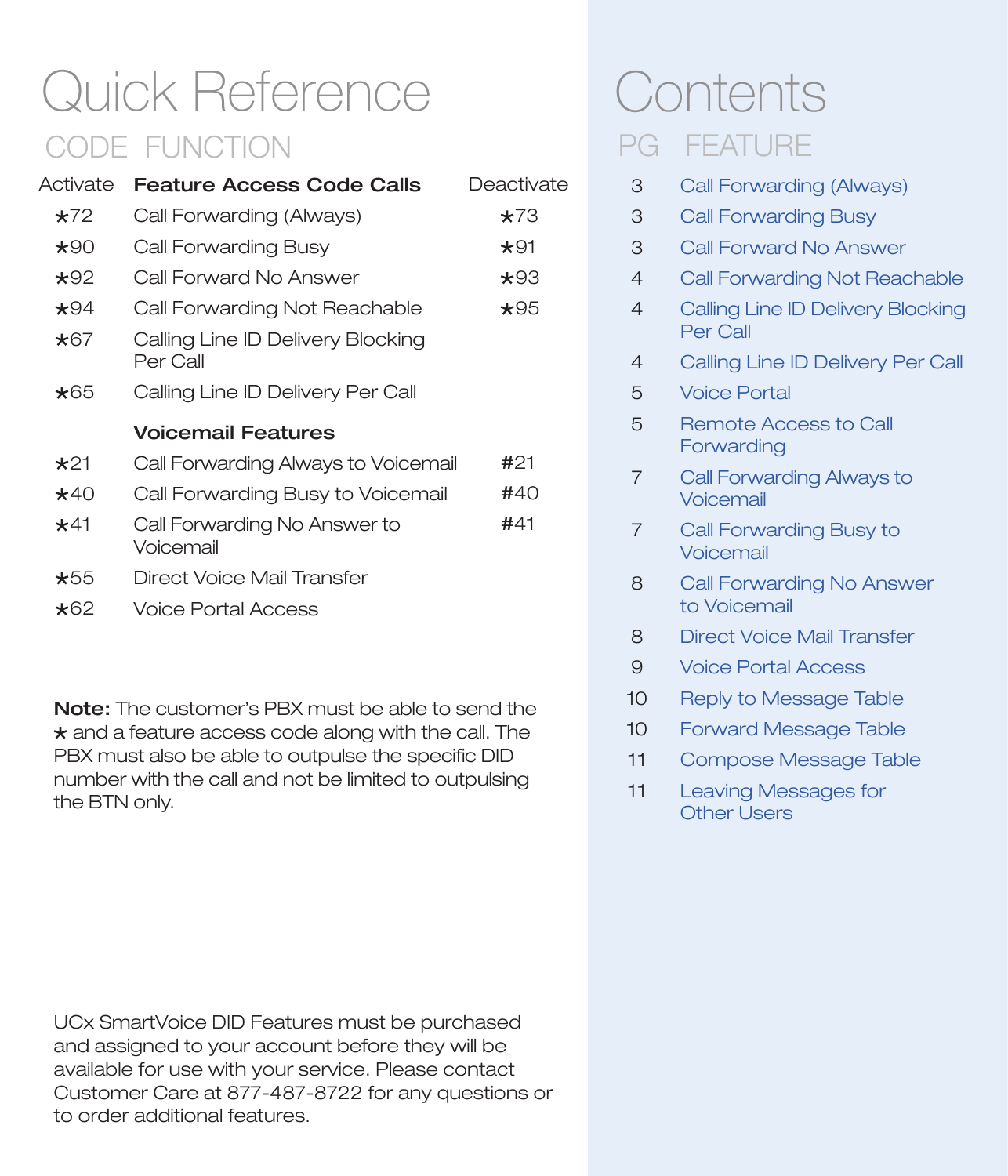#### FEATURE ACCESS CODE CALLS

| <b>Call Forwarding</b><br>(Always)    | Activation<br>2<br>Lift handset. Press the assigned code<br><b>PORS</b><br><b>ABC</b><br>Enter phone number to which calls will be forwarded.<br>Replace handset. The service is on.<br><b>Deactivation</b><br>$\frac{3}{\text{DEF}}$<br>Lift handset. Press the assigned code<br><b>PORS</b><br>Replace handset. The service is off. |
|---------------------------------------|---------------------------------------------------------------------------------------------------------------------------------------------------------------------------------------------------------------------------------------------------------------------------------------------------------------------------------------|
| <b>Call Forwarding</b><br><b>Busy</b> | Activation<br>■ Lift handset. Press the assigned code<br><b>WXYZ</b><br>Oper<br>Enter phone number to forward calls when you're on the phone.<br>Replace handset. The service is on.<br>Deactivation<br>$\frac{9}{2}$<br>Lift handset. Press the assigned code                                                                        |
|                                       | Replace handset. The service is off.                                                                                                                                                                                                                                                                                                  |
| <b>Call Forwarding</b><br>No Answer   | Activation<br>$\mathbf{z}$<br>$\frac{9}{2}$<br>Lift handset. Press the assigned code<br><b>ABC</b><br><b>Example 20</b> Enter phone number to forward calls when you do not answer.<br>Replace handset. The service is on.<br><b>Deactivation</b><br>з<br>■ Lift handset. Press the assigned code<br><b>WXYZ</b><br><b>DEF</b>        |

Replace handset. The service is off.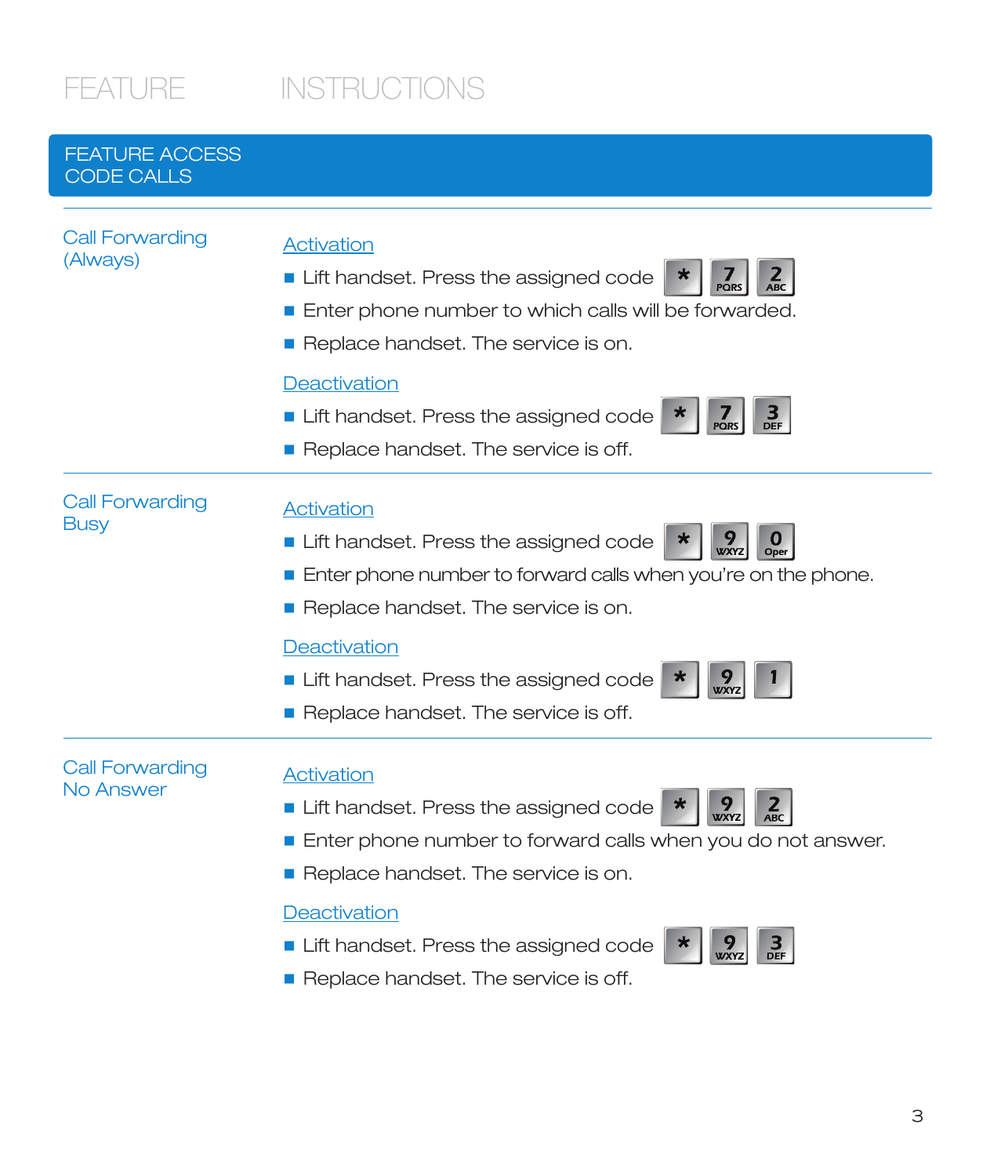#### FEATURE ACCESS CODE CALLS (cont.)

| <b>Call Forwarding</b>   | Activation                                                                                                        |
|--------------------------|-------------------------------------------------------------------------------------------------------------------|
| Not Reachable            | Lift handset. Press the assigned code<br><b>WXYZ</b><br>GHI                                                       |
|                          | <b>E</b> Enter phone number to which calls will be forwarded to in an<br>outage or All Call Paths Busy condition. |
|                          | Replace handset. The service is on for all calls.                                                                 |
|                          | <b>Deactivation</b>                                                                                               |
|                          | $\frac{5}{5}$<br>9<br>Lift handset. Press the assigned code<br><b>WXYZ</b>                                        |
|                          | Replace handset. The service is off for all calls.                                                                |
|                          | Calling Line ID Delivery ■ Lift handset. Press the assigned code<br>O<br><b>MNO</b><br><b>PORS</b>                |
| <b>Blocking Per Call</b> | • Dial the phone number.                                                                                          |
|                          | $\blacksquare$ The call is placed, and your calling line ID is not displayed.                                     |
| Calling Line ID          | 5.<br>Lift handset. Press the assigned code<br>O<br><b>MNO</b><br><b>JKL</b>                                      |
| Delivery Per Call        | Dial the phone number.                                                                                            |
|                          | <b>The call is placed, and your calling line ID is displayed for this call.</b>                                   |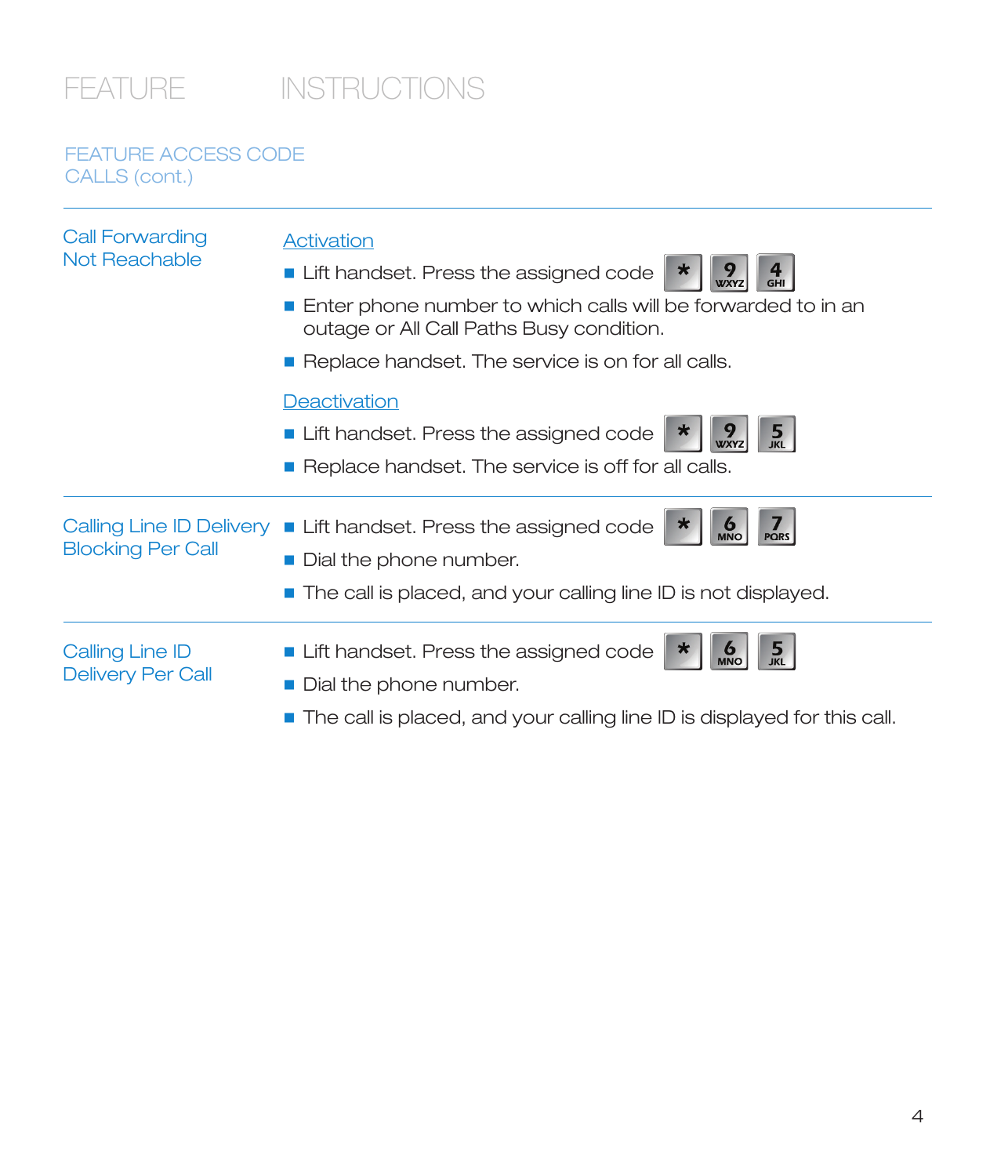#### VOICE PORTAL

Your Voice Portal provides access to your SmartVoice voicemail account. Remote Access to Call Forwarding (RACF) is also managed with your Voice Portal. These services are only available if assigned to your account.

Voice Portal #:

If you do not have your Voice Portal #, please contact Customer Care at 877-487-8722 for assistance.

#### REMOTE ACCESS TO CALL FORWARDING

#### From Voice Portal Main Menu

Access Voice Messaging



 $\mathbf{1}$ 

Record personalized name



#

Change Call Forwarding options †







Repeat menu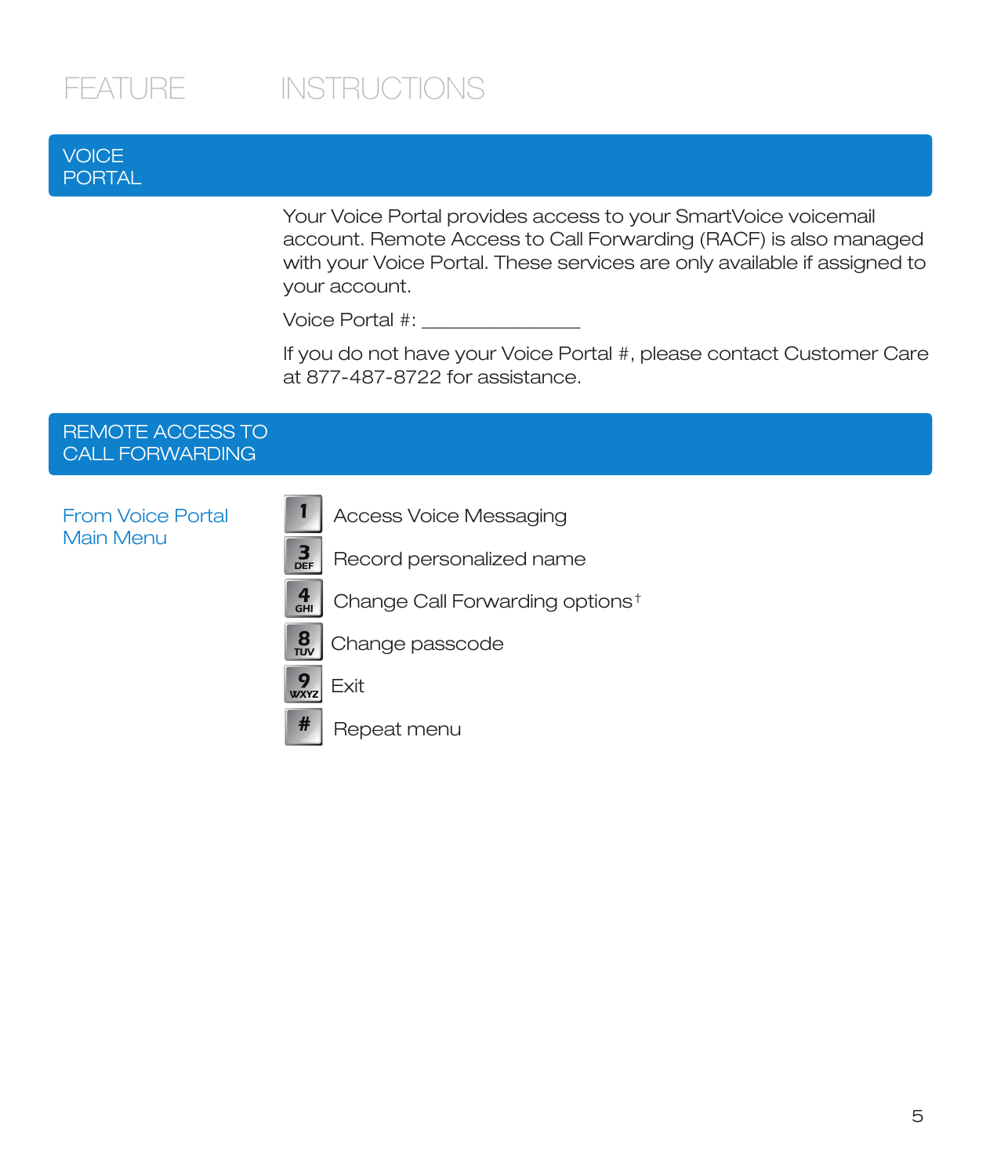#### REMOTE ACCESS TO CALL FORWARDING (CONT.)

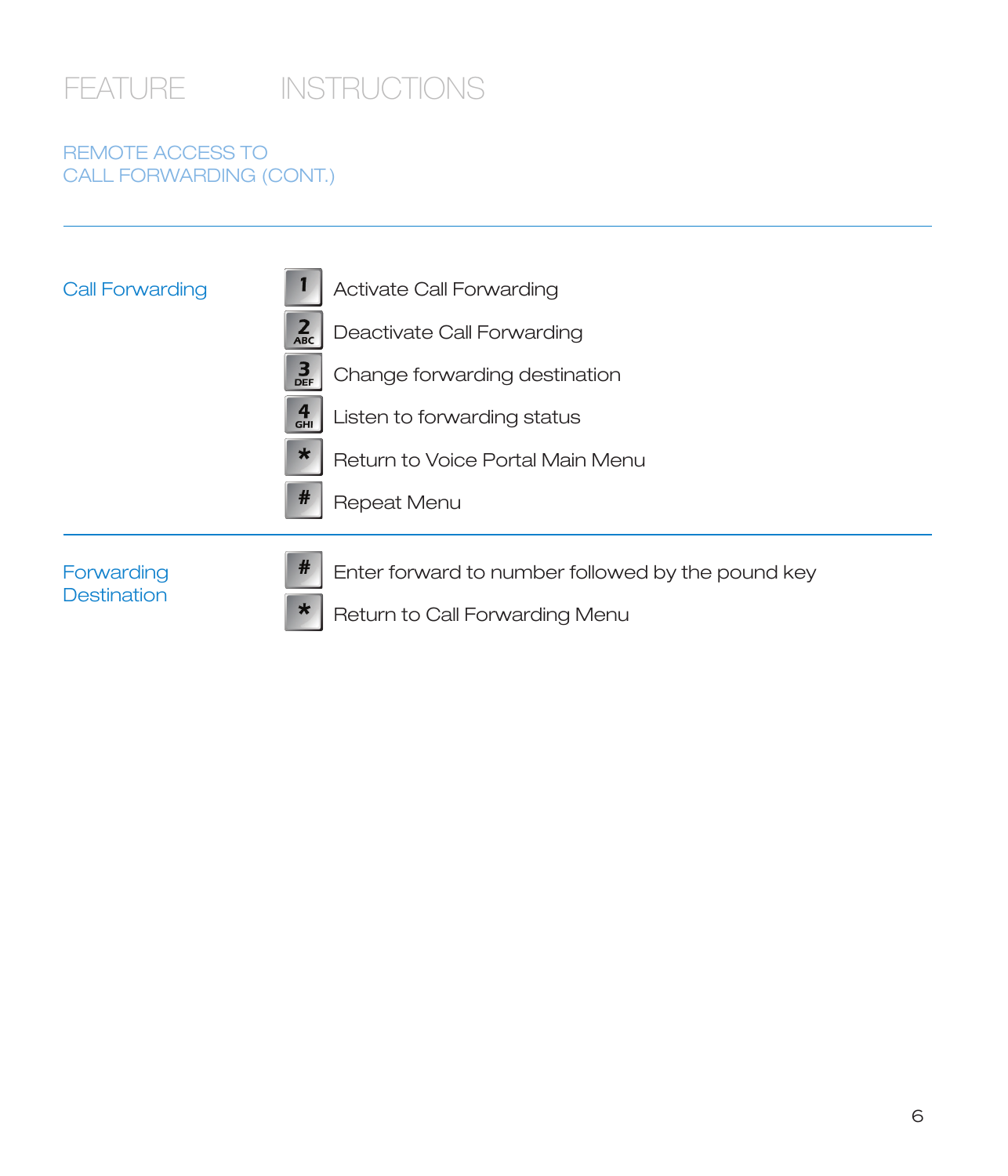| <b>VOICEMAIL</b><br><b>FEATURES</b>                  | Note: User must have an active Voicemail account<br>to use the following features.                                                                                                                                                                                                                                                                                                                                                   |
|------------------------------------------------------|--------------------------------------------------------------------------------------------------------------------------------------------------------------------------------------------------------------------------------------------------------------------------------------------------------------------------------------------------------------------------------------------------------------------------------------|
| <b>Getting Started</b>                               | Welcome to SmartVoice Voicemail. Before accessing your<br>mailbox, please be sure to take a moment to familiarize<br>yourself with this user guide. It provides you step by step<br>instructions to set up your mailbox. It also offers hints to<br>manage your messages more effectively.<br>Your Voice Portal provides access to your SmartVoice<br>Voicemail account. Please reference your Voice Portal #<br>provided on page 5. |
| <b>Call Forwarding</b><br><b>Always to Voicemail</b> | <b>Activation</b><br>$\frac{2}{\text{ABC}}$<br>Lift handset. Press the assigned code<br>An announcement will verify calls will go directly to VM.<br>Replace handset. The service is on.<br><b>Deactivation</b><br>$\frac{2}{\text{ABC}}$<br>Lift handset. Press the assigned code<br>An announcement will verify calls will not go directly to VM.<br>Replace handset. The service is off.                                          |
| <b>Call Forwarding</b><br><b>Busy to Voicemail</b>   | Activation<br>$\frac{0}{\text{Oper}}$<br>$\frac{4}{\text{GHI}}$<br>Lift handset. Press the assigned code<br>An announcement will verify calls will go to VM.<br>Replace handset. The service is on.<br>Deactivation<br>$\frac{4}{5}$<br>0<br>Lift handset. Press the assigned code<br>Oper<br>An announcement will verify calls will not go to VM.<br>Replace handset. The service is off.                                           |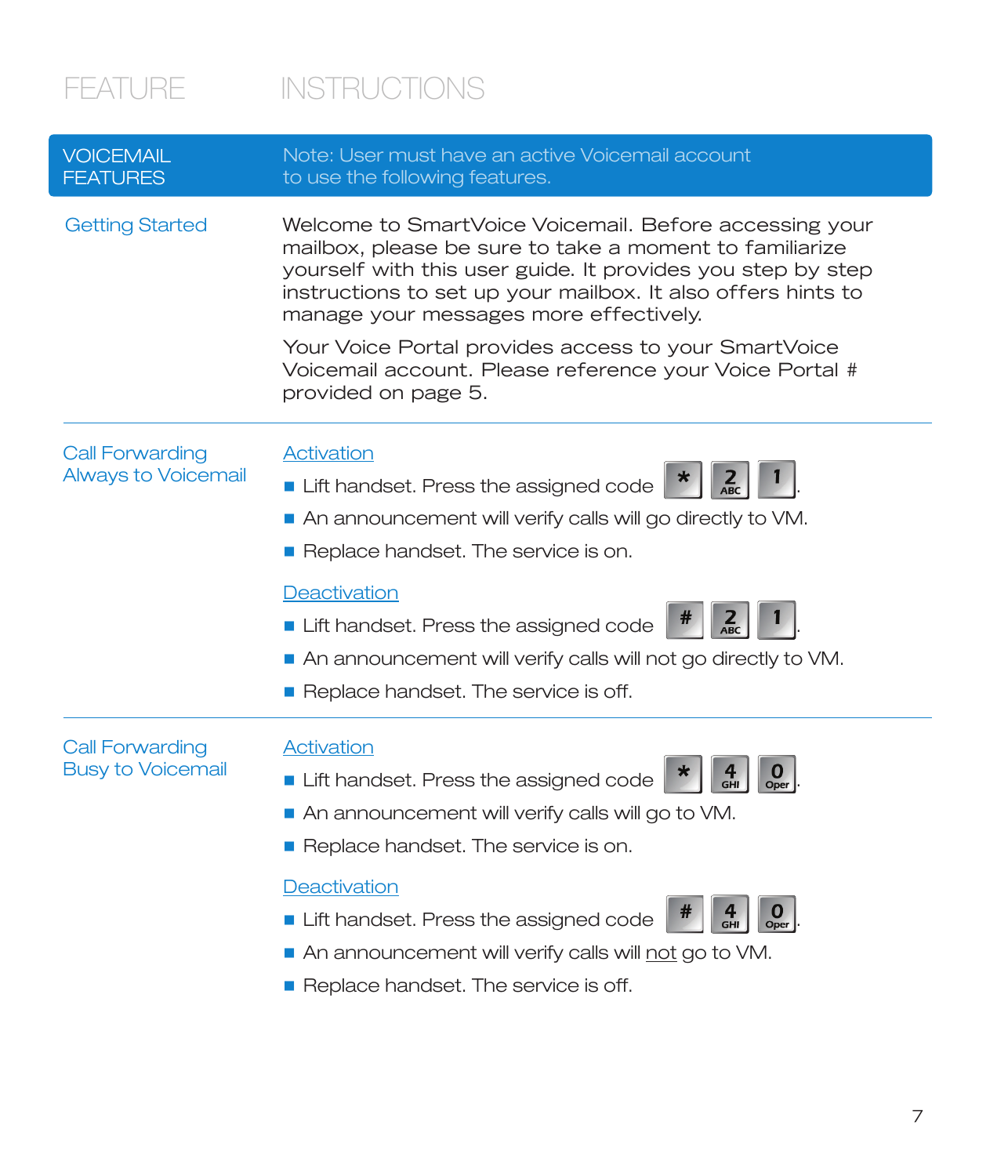your voicemail box.

### VOICEMAIL FEATURES (cont.)

| <b>Call Forwarding</b><br>No Answer to<br>Voicemail | Activation<br>$\star$<br>Lift handset. Press the assigned code<br>GHI<br>An announcement will verify calls will go to VM when you do not                     |
|-----------------------------------------------------|--------------------------------------------------------------------------------------------------------------------------------------------------------------|
|                                                     | answer.<br>Replace handset. The service is on.                                                                                                               |
|                                                     | <b>Deactivation</b>                                                                                                                                          |
|                                                     | #<br>4<br>Lift handset. Press the assigned code<br>GHI                                                                                                       |
|                                                     | An announcement will verify calls will not go to VM when you do<br>not answer.                                                                               |
|                                                     | Replace handset. The service is off.                                                                                                                         |
| Direct Voice Mail                                   | ■ Call is established                                                                                                                                        |
| <b>Transfer</b>                                     | $\blacksquare$ Flash hook for dial tone.                                                                                                                     |
|                                                     | $\frac{5}{5}$<br>$\frac{5}{5}$<br>$\star$<br>Press the assigned code<br>. You will hear an<br>announcement to press pound or hang up to transfer the call to |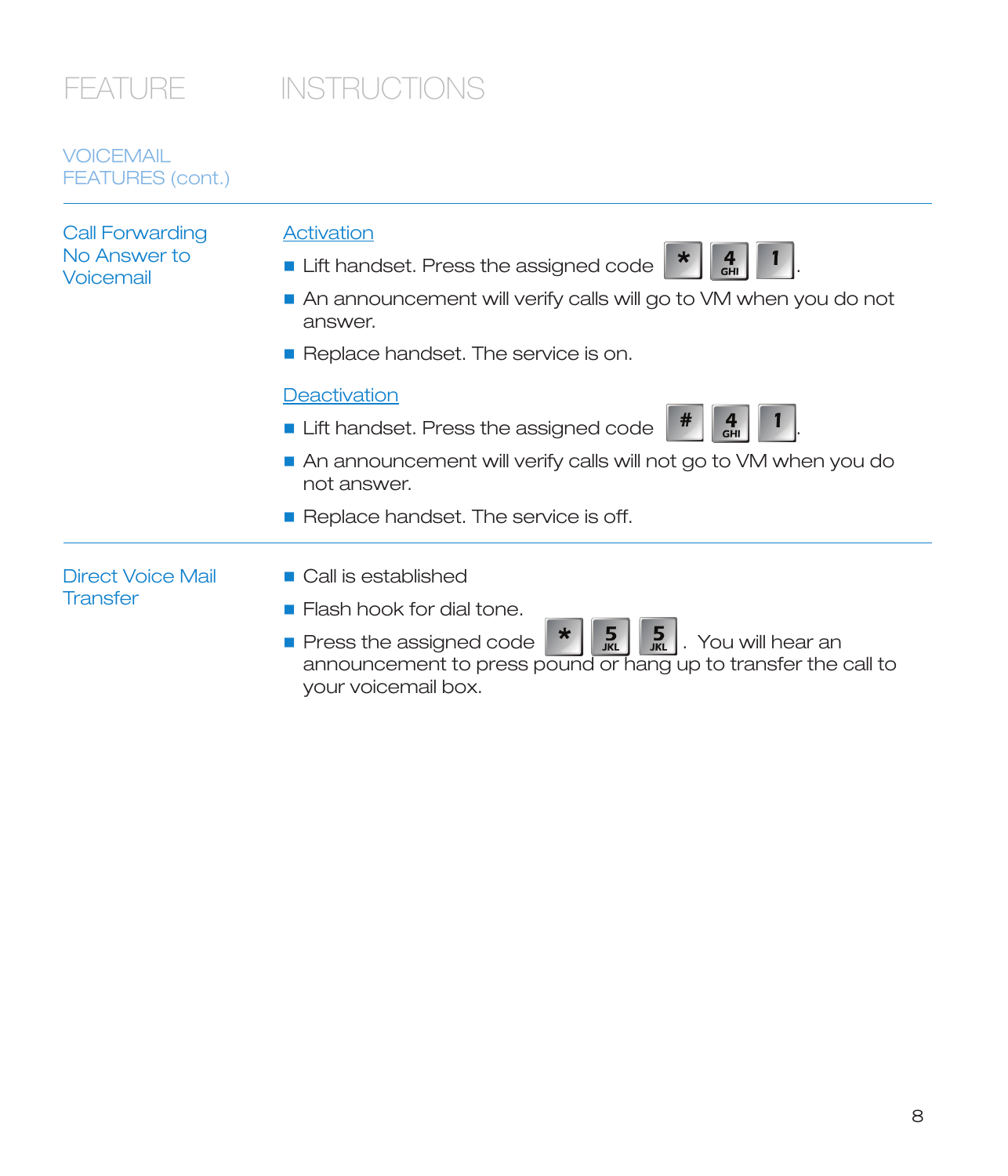#### **VOICEMAIL** FEATURES (cont.)

| <b>Voice Portal</b><br><b>Access</b>         | $\frac{2}{\text{ABC}}$<br>Lift handset. Press the assigned code<br>6<br><sub>MNO</sub><br>$\star$<br>You are connected to the Voicemail menu system.                                                                      |
|----------------------------------------------|---------------------------------------------------------------------------------------------------------------------------------------------------------------------------------------------------------------------------|
| <b>From Voice Portal</b><br><b>Main Menu</b> | <b>Access Voice Messaging</b><br>$\frac{3}{\text{DEF}}$<br>Record personalized name<br>$\frac{4}{5}$<br>Change Call Forwarding options<br>$\frac{8}{100}$<br>Change passcode<br>$\frac{9}{2}$<br>Exit<br>#<br>Repeat menu |

#### From Voice Messaging Menu

For users that have voicemail



 $\mathbf{1}$ 

- Play messages (see Play Messages table)
- Busy Greeting menu (see Busy Greeting table)



No Answer Greeting menu (see No Answer Greeting table) Compose Message menu (see Compose Message table)



Delete all messages



Go to the Voice Portal Main Menu

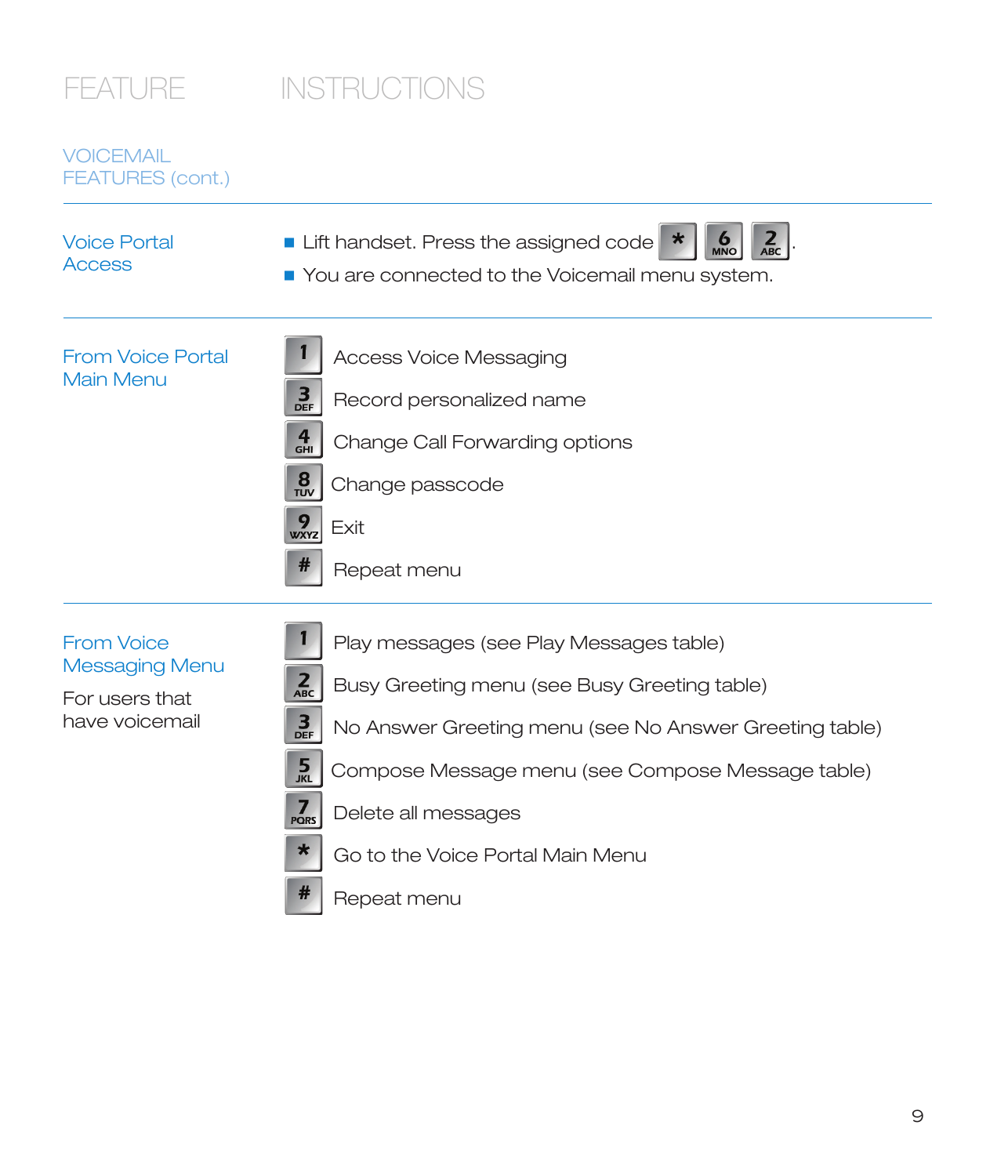#### **VOICEMAIL** FEATURES (cont.)

Reply to **Message Table** 

| $\mathcal{G}_{\text{avg}}$ 1   from the main menu, then one of the following keys:<br>Press |
|---------------------------------------------------------------------------------------------|
| $\frac{3}{\text{DEF}}$<br>Send reply                                                        |
| Change current reply                                                                        |
| $\frac{2}{\text{ABC}}$<br>Listen to current reply                                           |
| 6 <sub>MD</sub><br>Set or clear "urgent" indicator                                          |
| $\overline{7}$<br>Set or clear "confidential" indicator<br><b>PORS</b>                      |
| $\star$<br>Return to previous menu                                                          |
| #<br>Save Message                                                                           |

**Forward** Message **Table** 

- Press  $\begin{bmatrix} 1 & 9 \end{bmatrix}$   $\begin{bmatrix} 9 & 2 \end{bmatrix}$  from the main menu, then one of the following keys:
	- $\frac{3}{\text{DEF}}$ Send message to specific group members



 $\mathbf{1}$ 

- Send message to entire group
- Change current introduction
- $\frac{2}{ABC}$ Listen to current introduction
- $6<sub>MNO</sub>$ 
	- Set or clear "urgent" indicator



Set or clear "confidential" indicator



Return to previous menu



Repeat menu

Note: Messages marked "confidential" cannot be forwarded.